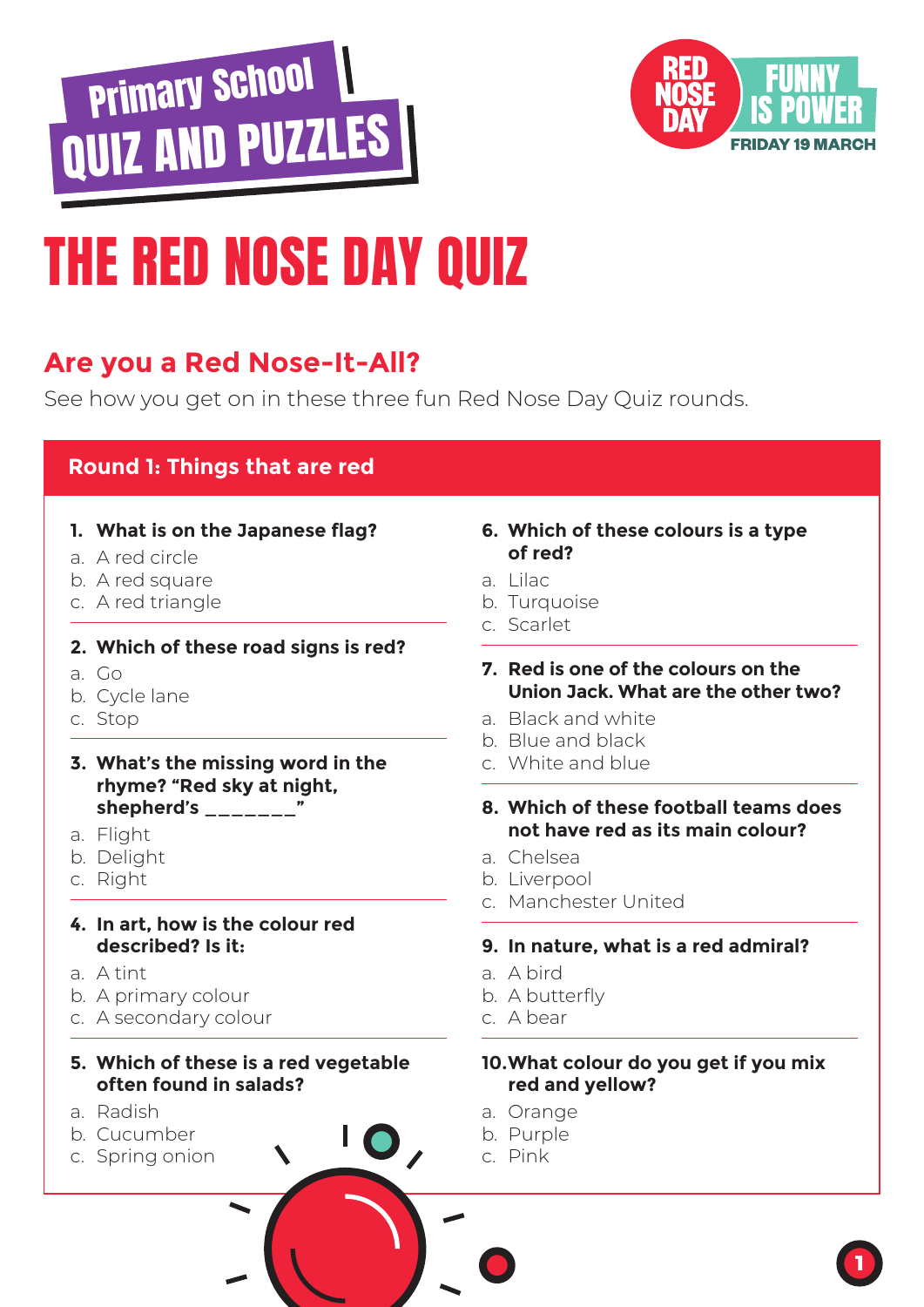



### **Round 2: Getting to nose you**

#### **1. Whose nose gets longer when they tell a lie?**

- a. Pinocchio
- b. Shrek
- c. Elsa

#### **2. The giant in Jack and the Beanstalk shouted what rhyme?**

- a. Fee-fi-fo-fum, I smell the blood of an Englishman
- b. Fee-fi-fo-fum, I smell, catch me if you can!
- c. Fee-fi-fo-fum, I smell stinky feet

#### **3. What is an elephant's nose called?**

- a. A snout
- b. A sniffer
- c. A trunk

#### **4. What are the two holes on your nose called?**

- a. Blow holes
- b. Nostrils
- c. Caves

#### **5. Which two body parts is it important a face mask covers?**

- a. Nose and ears
- b. Nose and eyes
- c. Nose and mouth

#### **6. Which reindeer is famous for his red nose?**

- a. Rudolph
- b. Dasher
- c. Prancer

#### **7. Which farm animals like to sleep nose to nose?**

- a. Cows
- b. Sheep
- c. Pigs

#### **8. What is a horse's nose called?**

- a. A mizzle
- b. A muzzle
- c. A mozzle
- **9. Which of these isn't another word for a nose?**
- a. A mush
- b. A hooter
- c. A conk

**10. 'Snitch', another word for a nose, is also the name of a ball used in Quidditch in the Harry Potter stories. What colour is the snitch in the books?**

- a. Silver
- b. Bronze
- c. Golden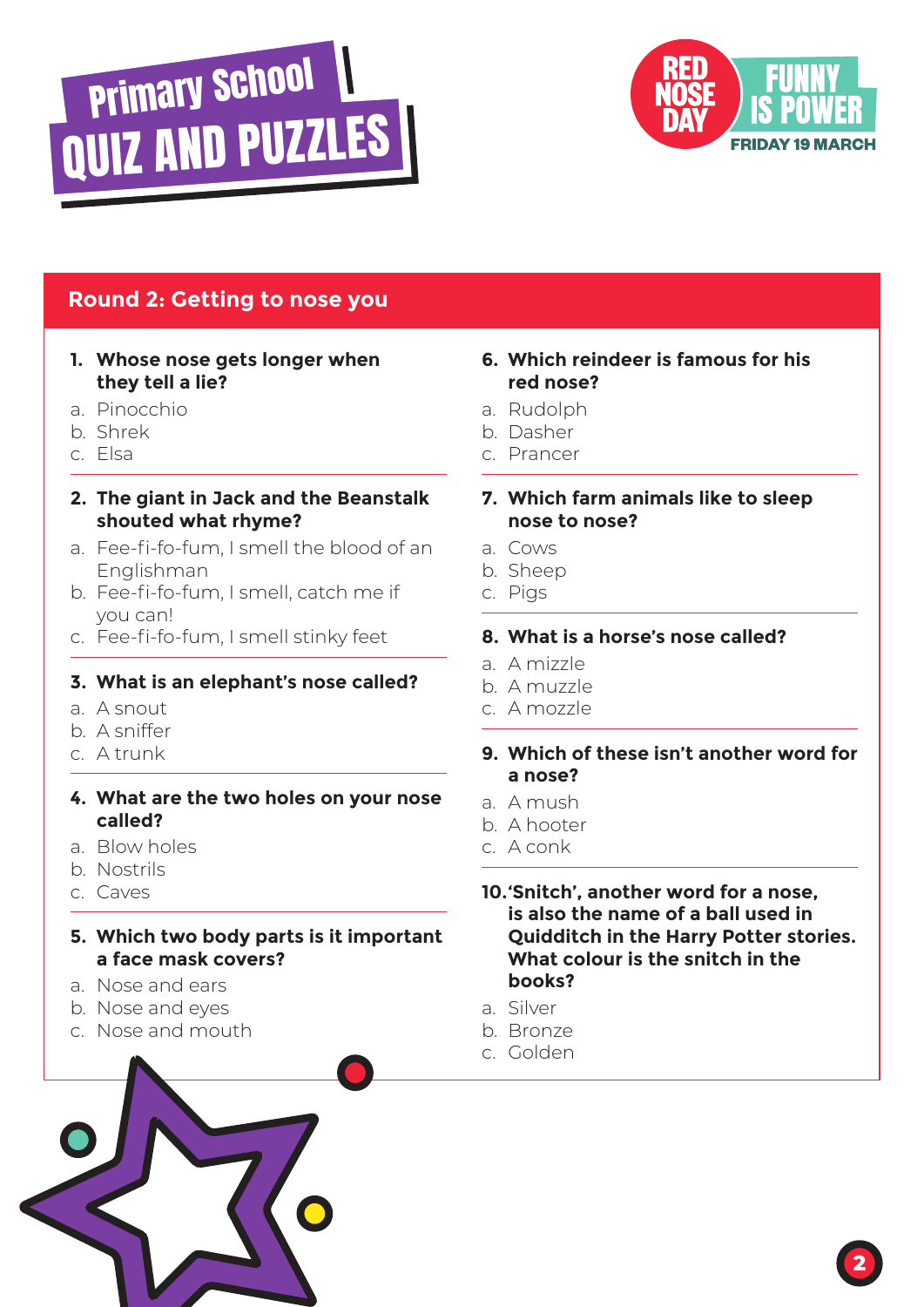



**3**

### **Round 3: Funny is power!**

#### **This Red Nose Day we're going to use the Power of Funny by having a laugh and raising money. To get us started, here are some riddles! How many can you solve?**

- **1.** What goes up when the rain comes down?
	- **2.** What has a bottom at the top?
- **3.** What word is spelled wrong in every dictionary?
- **4.** What has four fingers and a thumb but isn't alive?
	- **5.** What begins with T, ends with T, and has T in it?
		- **6.** What is in the middle of Paris?
- **7.** It goes all over the world, but always stays in a corner. What is it?
	- **8.** What has hands and a face, but can't hold anything or smile?
	- **9.** This belongs to you, but your friends use it more. What is it?

**10.** What gets wet when drying?

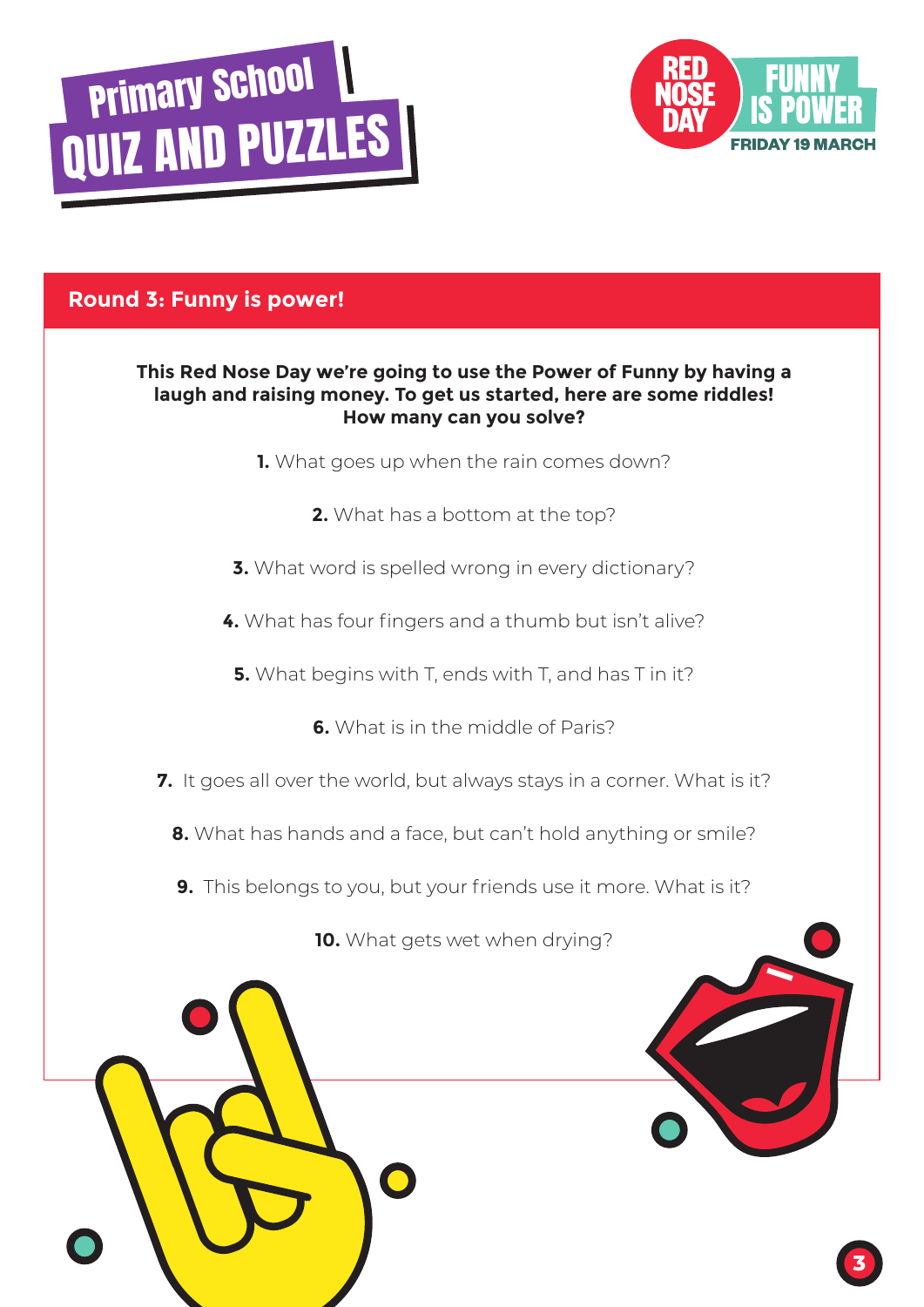



# SPOT THE DIFFERENCE

Can you spot the differences between the two photos? There are **six** in total.







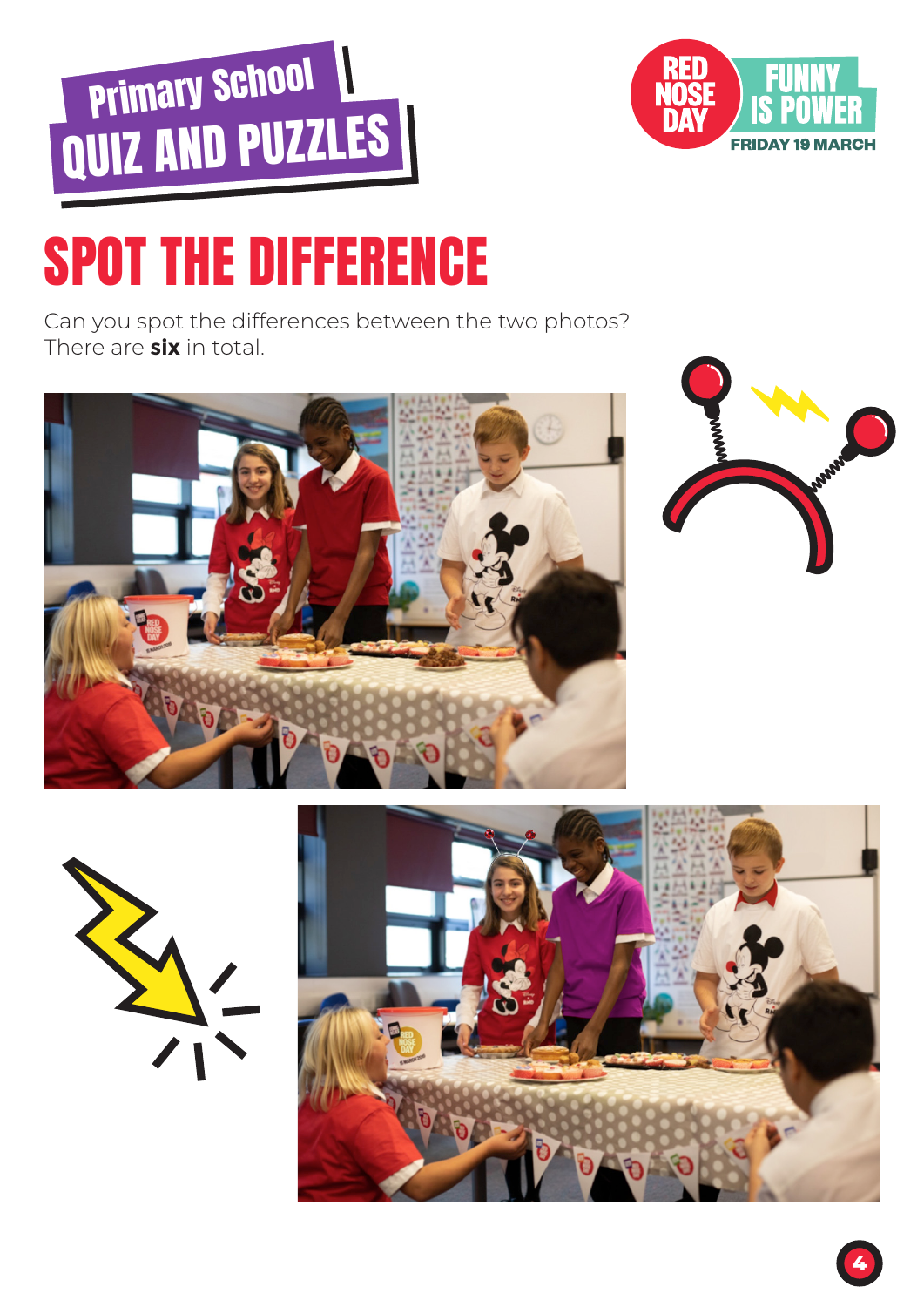



# WORD SEARCH

The ten words at the bottom of the page are hiding in the grid below. Can you find them?



| <b>Words:</b> |                  |             |                                |           |
|---------------|------------------|-------------|--------------------------------|-----------|
| CHII DREN     | <b>COMMUNITY</b> | FAMILIFS.   | FUNNY                          | - SCHOOLS |
| COMIC -       | <b>DONATION</b>  | FUNDRAISING | $R$ $\vdash$ $\vdash$ $\vdash$ | SUPPORT   |